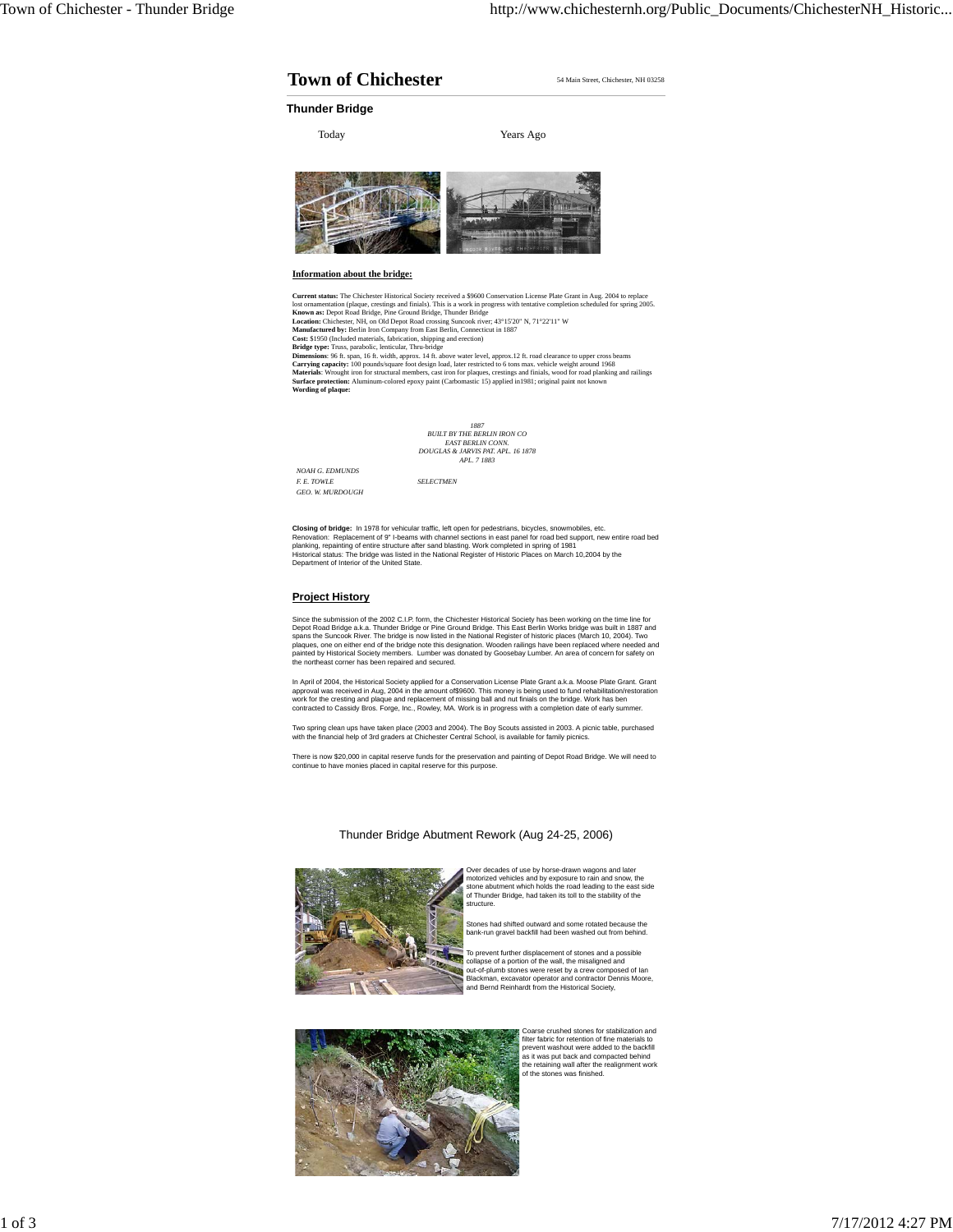



At he same time, settled threshold stones across the east side of the bridge entrance were re-leveled, even with the wooden planks of the roadbed of the bridge.



The work was accomplished on the 24th and part of the 25th of August 2006. The Historical Society likes to thank Ian Blackman for volunteering his time and know-how which will preserve one part of our town's history for future generations to enjoy.

## Painting the Bridge (October 2007)



Thunder Bridge has survived the spring<br>rains and enormous water flow beneath her<br>supporting steel girders. The bridge<br>received no damage although the<br>north-west bank suffered some erosion that<br>will need to be followed clos

Clearly though, the bridge needed a fresh coat of paint to protect it from the continuous attack of the elements.

The bridge would remain sound without the paint, but, even a bridge needs a little "make-up" once in a while.

Now, is this not more respectful of the grand structure built so long ago?

effective.

Aluthane, a special paint for steel structures,<br>was used because of its ability to bond over<br>rusty steel and form a hard, abrasive<br>resistant surface. This paint, although<br>expensive, has proven to resist the weather<br>over ti

Four Sons Painting, a local painting<br>company located at Kelley Corner, was<br>hired to do the job. Although the surface<br>area looks deceptively small, the paint<br>needed to be applied to every surface which<br>was a time consuming



bridge needed to be removed to paint the steel holding them.

Historical Society Erects Information Kiosk At Thunder Bridge